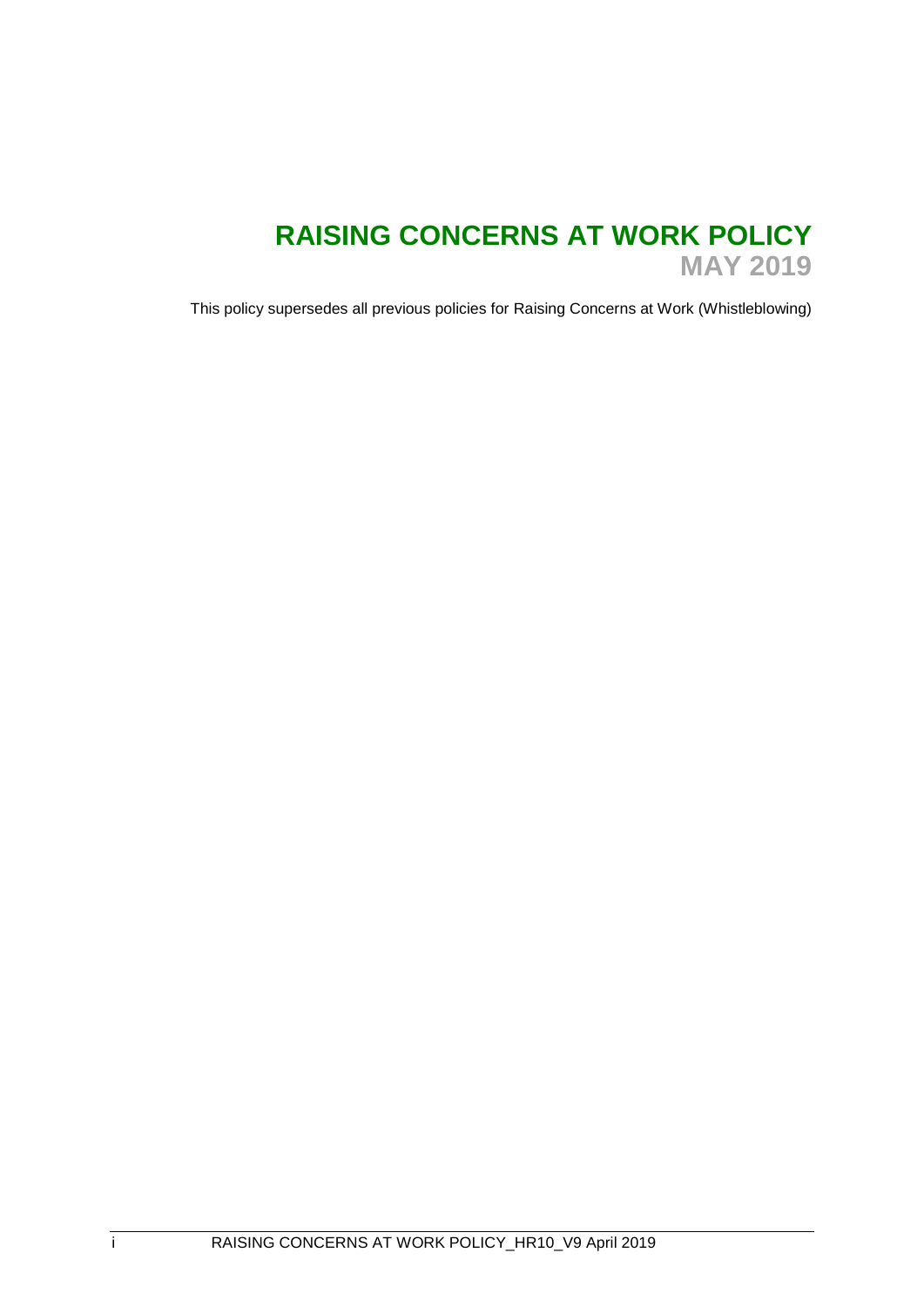| <b>Policy title</b>                                        | Raising Concerns at Work               |                                                         |                                                                                                                              |  |  |  |
|------------------------------------------------------------|----------------------------------------|---------------------------------------------------------|------------------------------------------------------------------------------------------------------------------------------|--|--|--|
| <b>Policy</b><br>reference                                 | <b>HR10</b>                            |                                                         |                                                                                                                              |  |  |  |
| <b>Policy category</b>                                     | Human Resources                        |                                                         |                                                                                                                              |  |  |  |
| <b>Relevant to</b>                                         |                                        | All staff and workers in the Trust                      |                                                                                                                              |  |  |  |
| Date published                                             | <b>July 2019</b>                       |                                                         |                                                                                                                              |  |  |  |
| Implementation<br>date                                     | <b>July 2019</b>                       |                                                         |                                                                                                                              |  |  |  |
| Date last<br>reviewed                                      | April 2019                             |                                                         |                                                                                                                              |  |  |  |
| <b>Next review</b><br>date                                 | April 2022                             |                                                         |                                                                                                                              |  |  |  |
| <b>Policy lead</b>                                         | Malwina Paulus, HR Business Partner    |                                                         |                                                                                                                              |  |  |  |
| <b>Contact details</b>                                     | Email:                                 | Telephone: 0203 317 7183<br>Malwina.paulus@candi.nhs.uk |                                                                                                                              |  |  |  |
| <b>Accountable</b><br>director                             | Sally Quinn, Director of HE and OD     |                                                         |                                                                                                                              |  |  |  |
| <b>Approved by</b><br>(Group):                             | Policy Subgroup<br>April 2019          |                                                         |                                                                                                                              |  |  |  |
| <b>Approved by</b><br>(Committee):                         | <b>Workforce Committee</b><br>May 2019 |                                                         |                                                                                                                              |  |  |  |
| <b>Document</b>                                            | Date                                   | Version                                                 | Summary of amendments                                                                                                        |  |  |  |
| history                                                    | Sep 2010                               | 3                                                       | Updated in line with guidance published by the NHS Social<br>Partnership Forum & email contact added                         |  |  |  |
|                                                            | Feb 2012                               | 4                                                       | Updated to include new national helpline information                                                                         |  |  |  |
|                                                            | Apr 2013                               | 5                                                       | Updated to include positive duty to report in line with Francis<br>Report recommendations and update support/advice contacts |  |  |  |
|                                                            | Sep 2013                               | 6                                                       | Updated name of Chair                                                                                                        |  |  |  |
|                                                            | <b>Jul 2015</b>                        | 7                                                       | Change of policy name, Updated with Safecall information<br>Updated on new legislation                                       |  |  |  |
|                                                            | Jan 2017                               | 8                                                       | Updated to include Freedom to Speak up Guardian information.<br>Updated Counter Fraud contact details                        |  |  |  |
|                                                            | Aug 2017                               | 8.1                                                     | Removal of Safecall information - contract expired                                                                           |  |  |  |
|                                                            | Apr 2019                               | 9                                                       | Added individual responsibilities, updated contacts                                                                          |  |  |  |
| Membership of<br>the policy<br>development/<br>review team | Staff Side, HR                         |                                                         |                                                                                                                              |  |  |  |
| <b>Consultation</b>                                        |                                        |                                                         |                                                                                                                              |  |  |  |

Policy Subgroup, Workforce Committee, JNCC

# **DO NOT AMEND THIS DOCUMENT**

Further copies of this document can be found on the Foundation Trust intranet.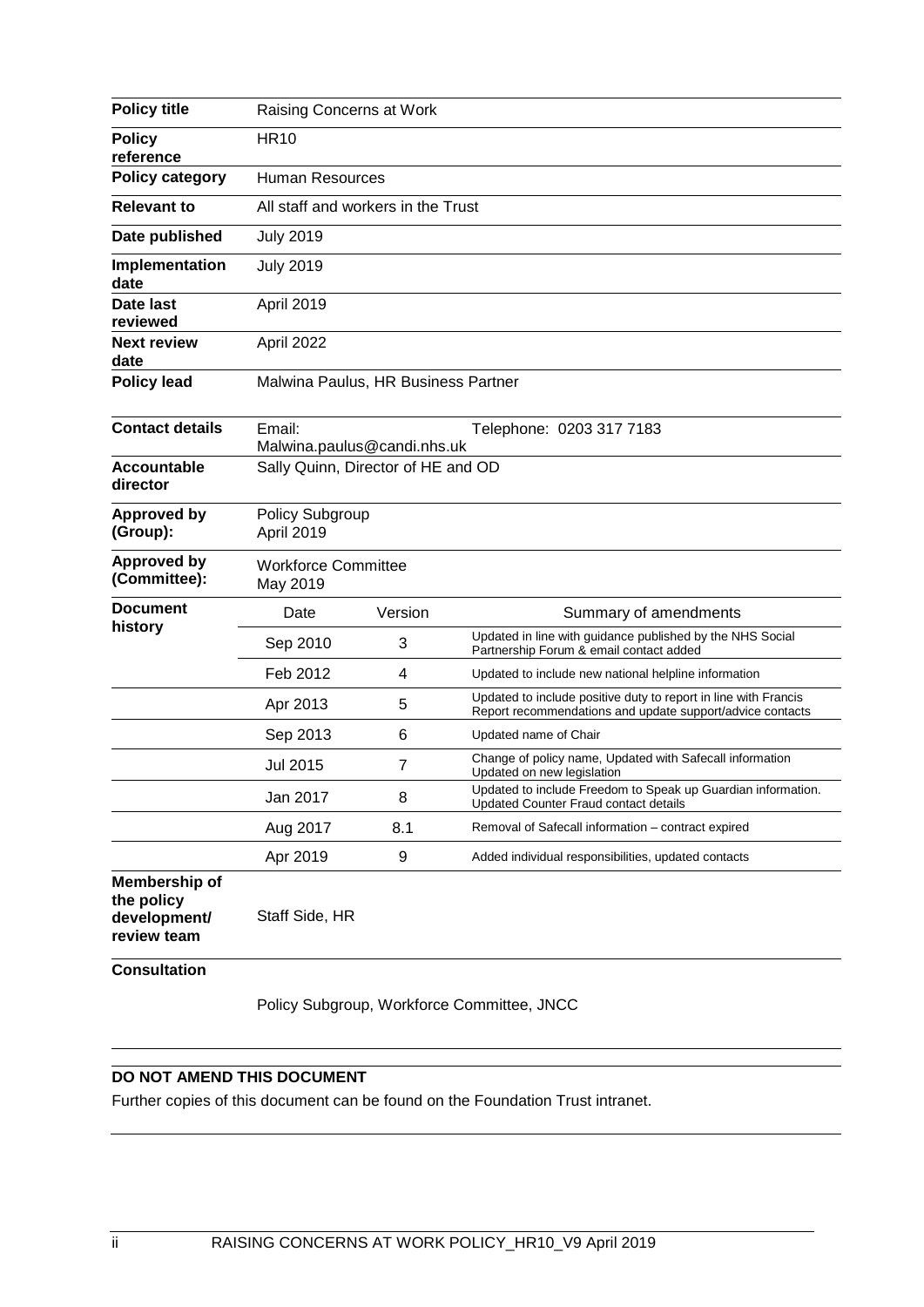| <b>Contents</b> |                                               | <b>Page</b>             |
|-----------------|-----------------------------------------------|-------------------------|
| 1               | Introduction                                  | 1                       |
| $\overline{2}$  | Aims and objectives                           | $\overline{2}$          |
| 3               | Scope of the policy                           | $\overline{2}$          |
| 4               | Our responsibilities                          | 3                       |
| 5               | Our commitment to you                         | $\overline{\mathbf{4}}$ |
| 6               | <b>Untrue Allegations</b>                     | $\overline{\mathbf{4}}$ |
| 7               | How to raise a concern                        | 5                       |
| 8               | How we will handle the matter                 | 6                       |
| 9               | Independent advice                            | $\overline{7}$          |
| 10              | <b>External contacts</b>                      | $\overline{7}$          |
| 11              | If you are Dissatisfied                       | $\overline{7}$          |
| 12              | Dissemination and implementation arrangements | $\overline{7}$          |
| 13              | Training requirements                         | $\overline{7}$          |
| 14              | Monitoring and audit arrangements             | $\overline{7}$          |
| 15              | Review of the policy                          | 8                       |
| 16              | References                                    | 9                       |
| 17              | Associated documents                          | 9                       |
|                 | Appendix 1: Equality Impact Assessment Tool   | 10                      |
|                 |                                               |                         |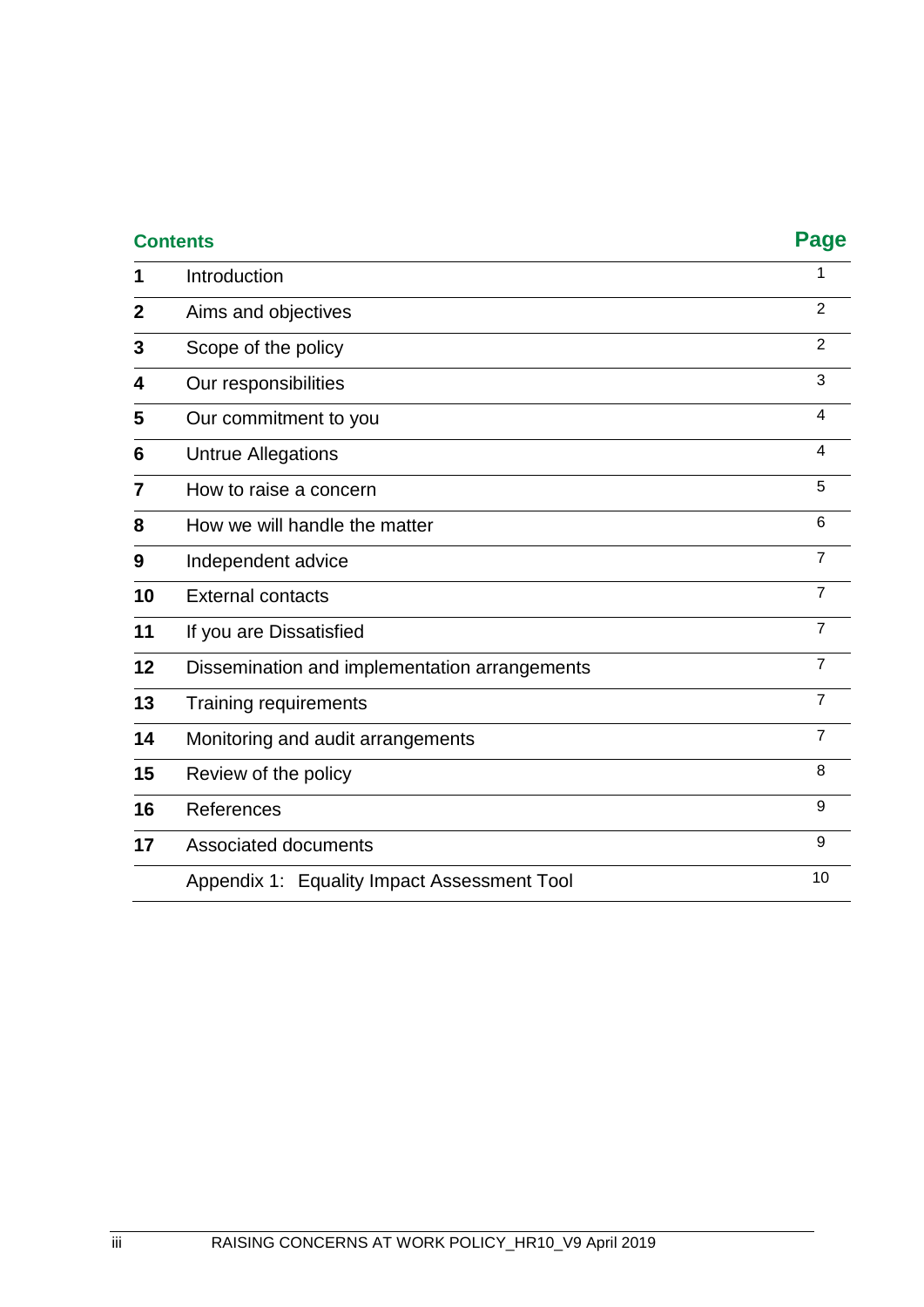# **1. Introduction**

- 1.1 It is the Trust's policy to actively encourage the reporting of concerns and that every individual is aware of their freedom to speak up in the knowledge that noone who raises a genuine concern in good faith shall suffer any detriment.
- 1.2 All of us at one time or another have concerns about what is happening at work. Usually these are easily resolved. However, when the concern feels serious because it is about a possible danger, professional misconduct or financial malpractice that might affect patients, colleagues, or the Trust itself, it can be difficult to know what to do.
- 1.3 You may be worried about raising such an issue and may think it best to keep it to yourself, perhaps feeling it is none of your business or that it is only a suspicion. You may feel that raising the matter would be disloyal to colleagues, to managers or to the Trust. You may have said something but found that you have spoken to the wrong person or raised the issue in the wrong way and are not sure what to do next.
- 1.4 The board of Camden & Islington NHS Foundation Trust is committed to running the organisation in the best way possible and to do so we need your help. We have introduced this policy to reassure you that it is safe and acceptable to speak up and to enable you to raise any concern you may have at an early stage and in the right way. Rather than wait for proof, we would prefer you to raise the matter when it is still a concern.
- 1.5 We as a Trust have also signed up to a national campaign aimed at ensuring NHS staff can raise any concerns they may have about patient safety without fear of reprisals. We fully support the principles of the Nursing Times' call for 'Speak Out Safely' (SOS) which was launched in the wake of the Francis report into events at Mid Staffordshire hospitals. This means we encourage any staff member who has a genuine patient safety concern to raise this within our Trust at the earliest opportunity. To find out more about the Nursing Times Campaign, visit their website **[www.nursingtimes.net/opinion/speak-out-safely](http://www.nursingtimes.net/opinion/speak-out-safely)**
- 1.6 The Trust has also made a pledge that 'whenever we see issues of concern that need to be raised- with colleagues, managers or senior staff at C&I, we will speak up and speak out for the sake of patient safety, improved service user and staff experience and enhanced quality of care'. By this we mean that we will:
	- Speak out, when necessary, as and when issues of concern occur to us. We will be secure in the knowledge that our organisation values the views of its workforce and encourages everyone to give voice to concerns whenever and wherever they arise. We are supporting this with our Trust values and through radically revised policies and procedures.
	- Embrace the notion of the duty of candour, in recognition of how it improves the work we do with service users and patients and serves to make us a more effective deliverer of high quality care.
- 1.7 If something is troubling you which you think we should know about or look into, please use this procedure. If, however, you wish to make a complaint about your employment or how you have been treated, please use the Grievance Procedure or Bullying and Discrimination Policy, which you can obtain on the Intranet, from your manager or your HR Advisor. This Raising Concerns at Work Policy is primarily for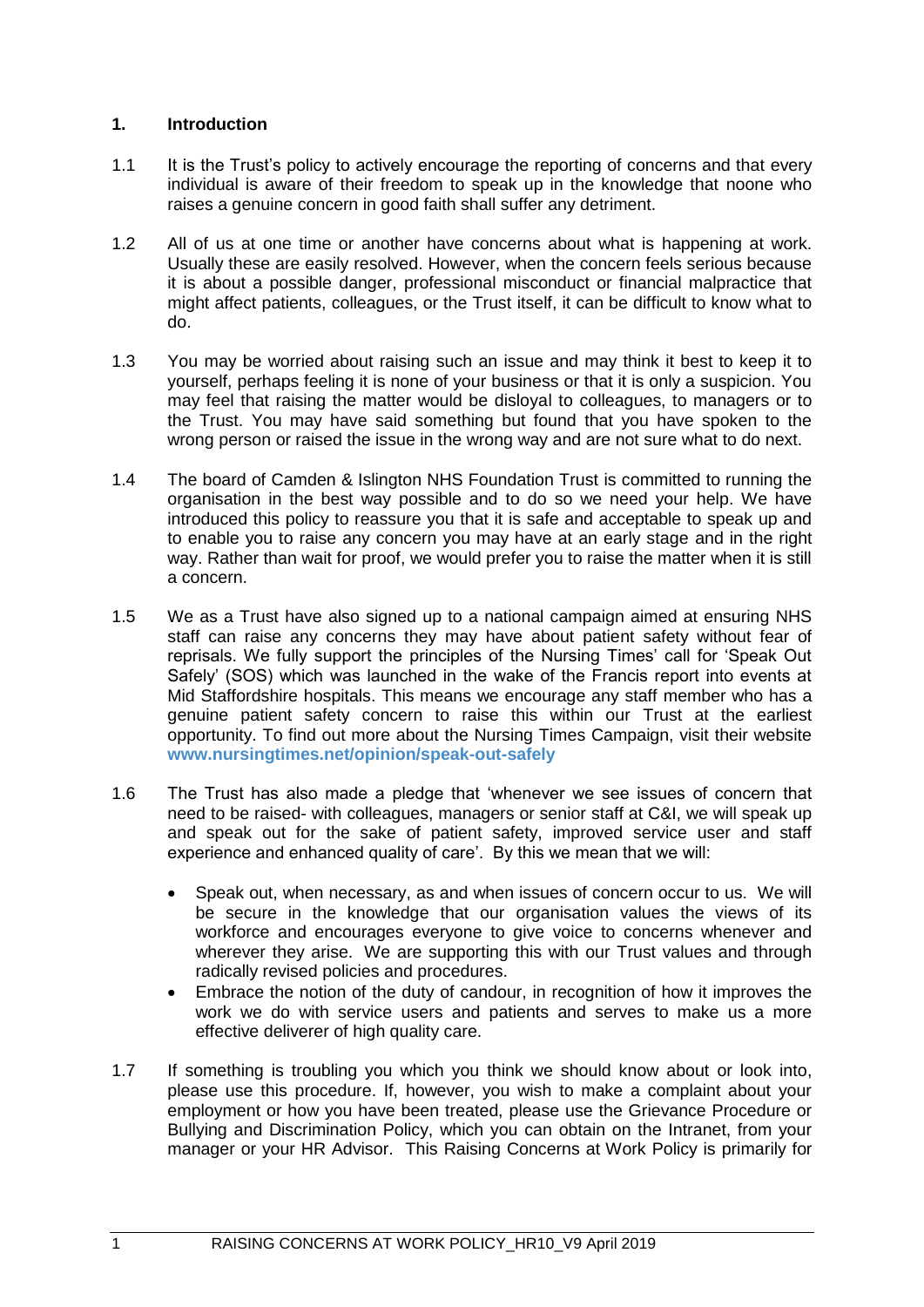individuals who work in the Trust and have concerns where the interests of others or of the organisation itself are at risk.

- 1.8 If you feel the concern constitutes a 'safeguarding' issue and involves a vulnerable adult or child then please refer to the Trust Safeguarding policy or contact the Trust's Safeguarding Manager.
- 1.9 Remember that you have a positive duty to fully report wrong doing and to always act in the best interests of patients - organisational and personal interests must never outweigh that duty.

# **If in doubt – raise it!**

- 1.10 Camden and Islington NHS Foundation Trust believes that it is a mutual benefit to the Trust and its employees to work in partnership with Staff side. This policy has been developed and agreed by management and Staff side, in order to ensure staff are treated consistently and fairly.
- 1.11 The Trust's Freedom to Speak Up Guardian is Adwoa Larbi-Siaw, Clinical Nurse Specialist. Adwoa can be contacted on [Adwoa.Larbi-Sian@Candi.nhs.uk](mailto:Adwoa.Larbi-Sian@Candi.nhs.uk) or 0203 317 4780

# **2. Aims and objectives**

The aim of this policy is to actively encourage the reporting of concerns and ensure that nobody who raises a genuine concern in good faith shall suffer any detriment.

- 2.1 Under the Public Interest Disclosure Act 1998 (PIDA) and the changes enforced [under the Enterprise and Regulatory Reform Act 2013](http://www.pcaw.org.uk/) staff have a right and duty to raise issues which are in the public interest, without fear of victimisation or harassment. This policy sets out the appropriate mechanisms for staff to raise concerns.
- 2.2 This policy should not be used to raise matters relating to personal issues or conflicts in the workplace. Such matters should be addressed through the Grievance and/or Dignity and Respect Policy and Procedure. Issues not successfully addressed under these policies should not then be raised under the Raising Concerns at Work Policy and Procedure.
- 2.3 This policy also builds on advice in the Trust's Being Open and Duty of Candour Policy and in *[Good medical practice](http://www.gmc-uk.org/guidance/good_medical_practice.asp)* and the *[NMC's code](http://www.nmc.org.uk/code)* which says that doctors, nurses and midwives have a professional duty to be open and honest with patients when things go wrong and the patient suffers harm or distress as a consequence. It also says that doctors, nurses and midwives should always report when mistakes are made that have compromised – or could have compromised – patient safety.
- 2.4 Advice is available from HR and Trade Unions.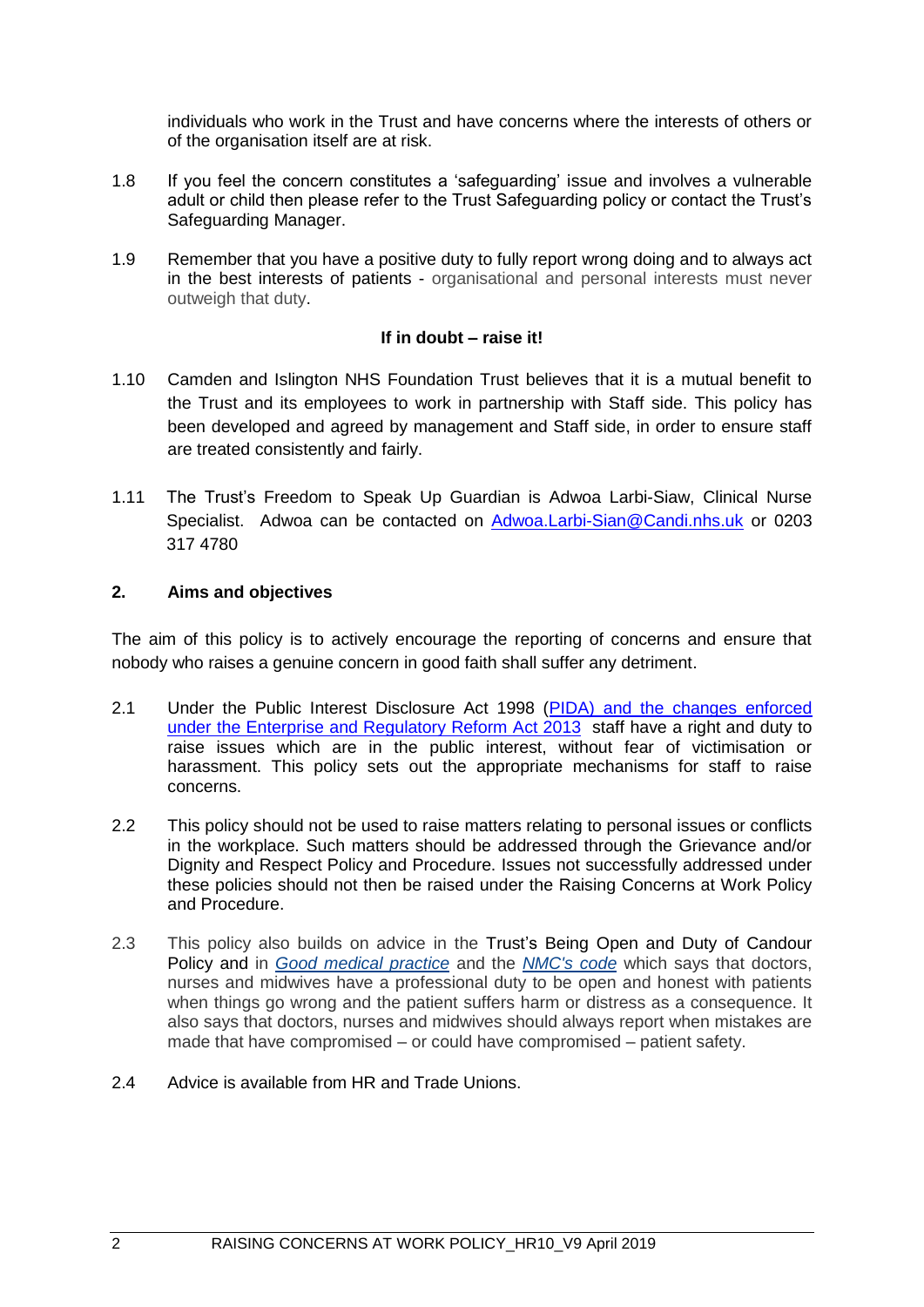# **3. Scope of the policy**

- 3.1 This policy applies to all those who work in the Trust in whatever capacity and regardless of seniority: whether full-time or part-time, self-employed, working through an agency/Trust Bank, working in the Trust through one of our partner organisations/contracted service providers, working as a volunteer, or on secondment to the Trust.
- 3.2 What issues should be raised under the Raising Concerns at Work Policy?

Issues covered under this policy relate to concerns staff may have which fall outside the scope of other policies and procedures, for example:

- Conduct which is an offence or a breach of law;
- Disclosures related to miscarriages of justice;
- Health and Safety risks, including risks to the public as well as other employees
- Damage to the environment;
- The unauthorised use of public funds;
- Possible fraud and corruption;
- Sexual and/or physical abuse of service users/clients/patients;
- Other unethical conduct;
- Concerns about professional practice:
- Maltreatment of other staff

This list is not exhaustive.

- 3.3 Issues which raise concerns about any aspect of service provision or the conduct of C&I staff or those acting on behalf of C&I. This may include breaches of known policies and procedures, standing orders, standards of conduct or breaches of professional codes of conduct. This list is not exhaustive but aims to provide some examples.
- 3.4 Where concerns relate to professional practice they may also be referred directly to the Director of Nursing or Medical Director.

# **4. Our Responsibilities**

- 4.1 **The Chief Executive and Chair** are ultimately accountable for ensuring that there are effective mechanisms to enable you to speak up and that these are effectively implemented. They will ensure that the Trust is engaged with the regional Guardian network and the National Guardian's Office, as well as provide regular guidance and support to the Trust's Speak up Guardian.
- 4.2 **The Executive Lead** will oversee the strategy for implementing this policy in line with guidance from the National Guardian's Office, including the appointment of the Freedom to Speak up Guardian and the support and resources for this role. They will ensure an annual review of how cases are handled, and operationalize the subsequent learning. They will audit cases to assess the quality of the measures in place and the impact of learning as well as report on the effectiveness of this policy to the Board.
- 4.3 **The Non-Executive Lead** will be aware of the latest national guidance and hold the above parties and board accountable for implementing the Trust's Speaking Up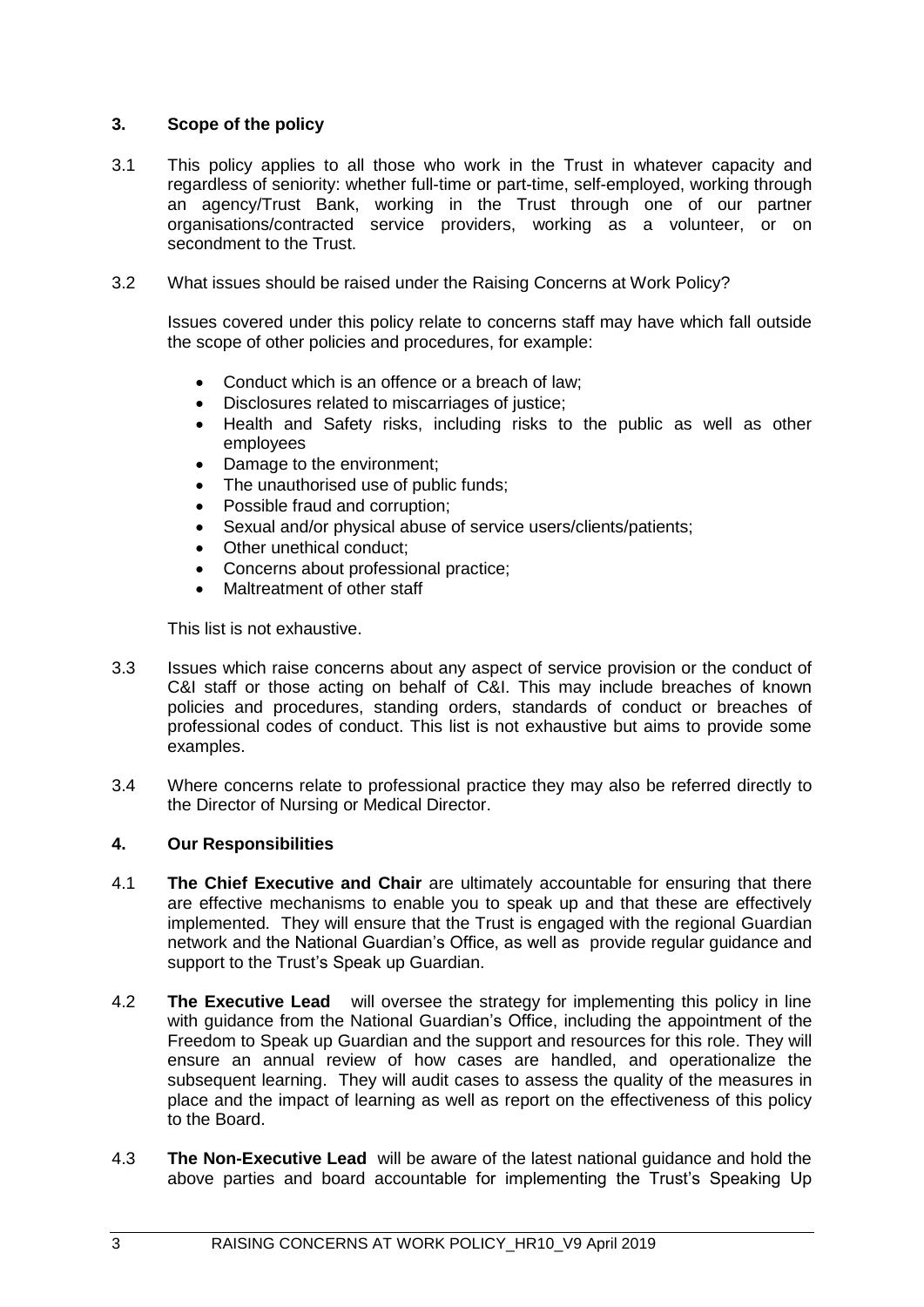strategy, ensuring robust challenge and reflection on learning and continual improvement. The Non-Executive Lead will also act as an alternative source of advice for the Freedom to Speak up Guardian and oversee concerns regarding the Executive Team and Board acting in accordance with national guidance and informing NHS Improvement and the CQC as required in these circumstances.

- 4.4 **The Medical Director and Director of Nursing** will ensure the Freedom to Speak up Guardian has appropriate support and advice on patient safety and safeguarding issues. They will ensure that appropriate action is taken immediately where potential patient safety issues are highlighted under this procedure, and ensure that learning is operationalized in the teams and departments under their oversight.
- 4.5 **The Director of HR & OD** will enable HR support and access to information for the Freedom to Speak up Guardian working towards a culture that supports speaking up. They will work towards disseminating learning and experience across the trust, enabling workers to speak up and enabling managers to respond effectively to the issues raised.
- 4.6 **Freedom to Speak Up Guardian** operates independently, impartially and objectively, whilst working in partnership with individuals and groups throughout their organisation, including their senior leadership team. They will seek guidance and support from and, where appropriate, escalate matters to, bodies outside their organisation.

# **5. Our Commitment to You**

# 5.1 **Your safety**

5.1.1 The board and the chief executive and the staff unions are committed to this policy. If you raise a genuine concern under this policy, you will not be at risk of losing your job or suffering any detriment (such as a reprisal or victimisation). Provided you are acting in good faith (effectively this means honestly), it does not matter if you are mistaken or if there is an innocent explanation for your concerns. So please do not think we will ask you to prove it. Of course we do not extend this assurance to someone who maliciously raises a matter they know is untrue, as such behaviour would fall under the remit of our Disciplinary Procedure. We will discuss with you how to protect your safety and will take decisive action against anyone who attempts to obstruct a whistleblower, including disciplinary action up to and including dismissal.

# 5.2 **Your confidence**

5.2.1 With these assurances, we hope you will raise your concern openly. However, we recognise that there may be circumstances when you would prefer to speak to someone in confidence first. If this is the case, please say so at the outset. If you ask us not to disclose your identity, we will not do so without your consent unless required by law. You should understand that there may be times when we are unable to resolve a concern without revealing your identity, for example where your personal evidence is essential. In such cases, we will discuss with you whether and how the matter can best proceed.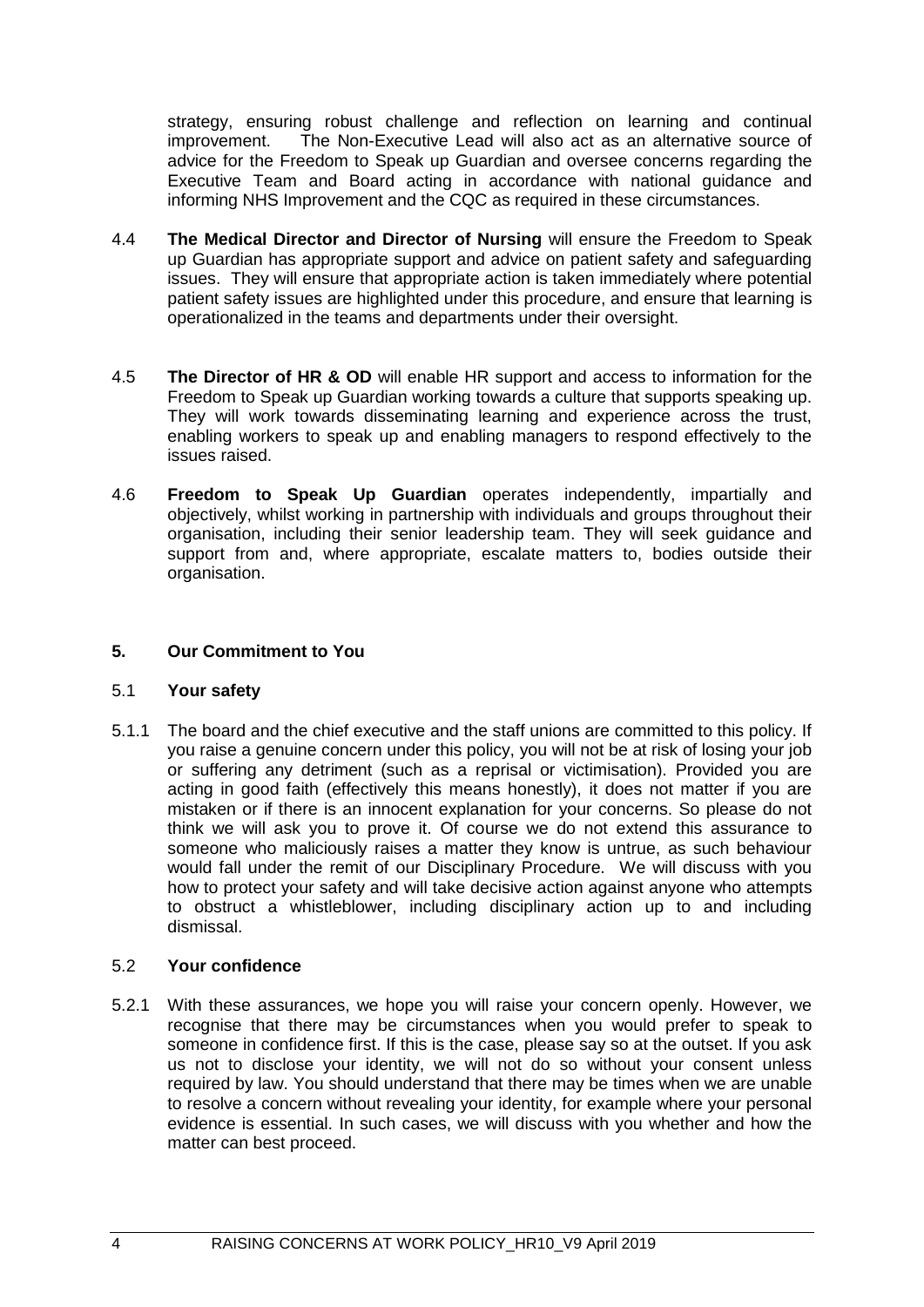5.2.2 Please remember that if you do not tell us who you are it will be much more difficult for us to look into the matter. Similarly, we will not be able to protect your position or to give you feedback. Accordingly, you should not assume we can provide the assurances we offer in the same way if you report a concern anonymously.

# **6. Untrue Allegations**

6.1 Staff making untrue allegations in good faith will not have any action taken against them. However, if it is found that allegations are made maliciously, frivolously or for personal gain, disciplinary action may be taken.

# **7. How to Raise a Concern**

7.1 If you are unsure about raising a concern at any stage you can get independent advice from your trade union representative or the NHS national whistleblowing helpline (see contact details under Independent Advice below). Please remember that you do not need to have firm evidence before raising a concern. However, we do ask that you explain as fully as you can the information or circumstances that gave rise to your concern.

# 7.2 **Step One**

7.2.1 If you have a concern about a risk, malpractice or wrongdoing at work, we hope you will feel able to raise it first with your line manager, lead clinician or senior manager. This may be done verbally or in writing. You can also contact your trade union representative to a get independent advice or support.

# 7.3 **Step Two**

7.3.1 You may also contact the Trust's Freedom to Speak Up Guardian on 07824509792 or via email: [raising.concerns@candi.nhs.uk.](mailto:raising.concerns@candi.nhs.uk) Our local Freedom to Speak Up Guardian acts as an independent and impartial source of advice to staff at any stage of whistleblowing or raising a concern, with access to anyone in the organisation, including the Chief Executive, or if necessary, outside of the organisation.

# 7.4 **Step Three**

- 7.4.1 As well as the Freedom to Speak Up Guardian, colleagues can also use the [National Whistleblowing Helpline](http://wbhelpline.org.uk/) – a free and **confidential** service for those who work in the NHS and would like guidance and advice. They can be contacted at: [enquiries@wbhelpline.org.uk](mailto:enquiries@wbhelpline.org.uk) or on: **08000 724 725**. The helpline is available weekdays between 08.00 and 18.00 with an out of hours answering service on weekends and public holidays**.**
- 7.4.2 If the above three steps have been followed and you still have concerns, or if you feel that the matter is so serious that you cannot discuss it with any of the above, please contact:

**Leisha Fullick Chair**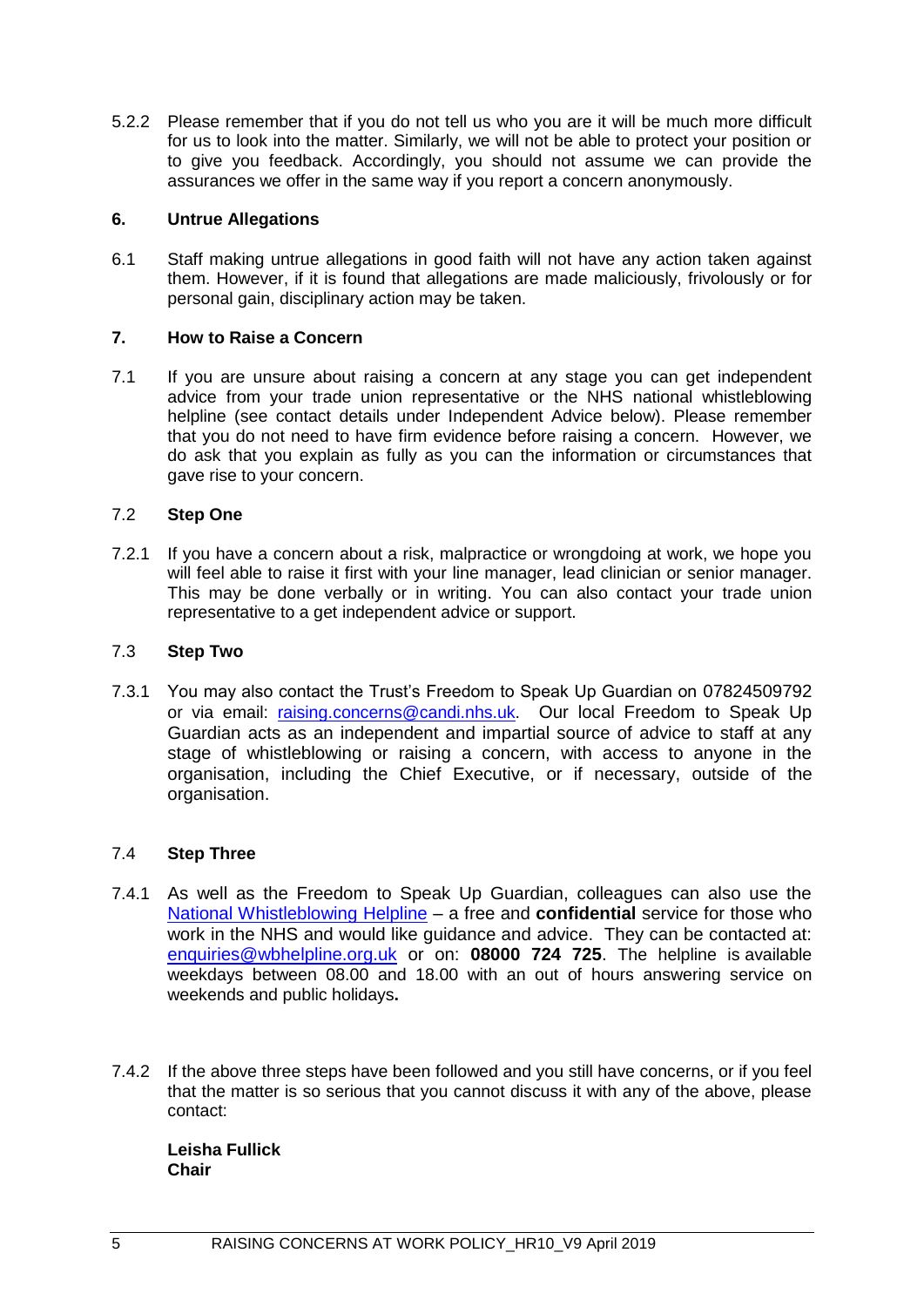**Telephone: 020 3317 3203 Email: [Leisha.Fullick@candi.nhs.uk](mailto:Leisha.Fullick@candi.nhs.uk)** 

# 7.4.3 **NHS Counter Fraud and CQC**

The Trust recognises its accountability within the NHS. In light of this you can also contact:

1. NHS Counter Fraud Line on **0800 028 40 60 or** <https://www.reportnhsfraud.nhs.uk/>

(if your concern is about financial malpractice)

Contact the Local Counter Fraud Specialist: Karenjeet Basra on 0746 836 7201 or by email at [karenjeet.basra@kpmg.co.uk.](mailto:karenjeet.basra@kpmg.co.uk) Please refer to the Trust Anti Fraud, Bribery and Corruption Policy and Response Plan Policy.

Care Quality Commission at Care Quality Commission National Correspondence, Citygate, Gallowgate, Newcastle upon Tyne NE1 4PA or email: [enquiries@cqc.org.uk](mailto:enquiries@cqc.org.uk) or phone 0300 061 61 61 or visit the website at [www.cqc.org.uk](http://www.cqc.org.uk/) .

# **8. How the Trust will Handle the Concern**

- 8.1 Once you have told us of your concern, we will assess it and consider what action may be appropriate. This may involve an informal review, an internal inquiry or a more formal investigation.
- 8.2 We will tell you who will be handling the matter, how you can contact them and what further assistance we may need from you.
- 8.3 If you ask, we will write to you summarising your concern and setting out how we propose to handle it and provide a timeframe for feedback. If we have misunderstood the concern or there is any information missing, please let us know. If you have given us your name, we will discuss with you how to protect your safety and support you.
- 8.4 When you raise the concern it will be helpful to know how you think the matter might best be resolved. If you have any personal interest in the matter, we do ask that you tell us at the outset. If we think your concern falls more properly within our Grievance Procedure, our Bullying and Discrimination or other relevant procedure, we will let you know. If your complaint relates to fraud, we will continue to follow this policy and will also adhere to the principles of our Counter Fraud and Corruption Policy and Response Plan.
- 8.5 Whenever possible, we will give you feedback on the outcome of any investigation. Please note, however, that we may not be able to tell you about the precise actions we take where this would infringe a duty of confidence we owe to another person or this may be due to legal proceedings or to protect confidentiality. Any investigation will be carried out as speedily as possible, if external bodies, for example the police have to be involved**,** the staff member will be kept informed as far as reasonable practicable and possible.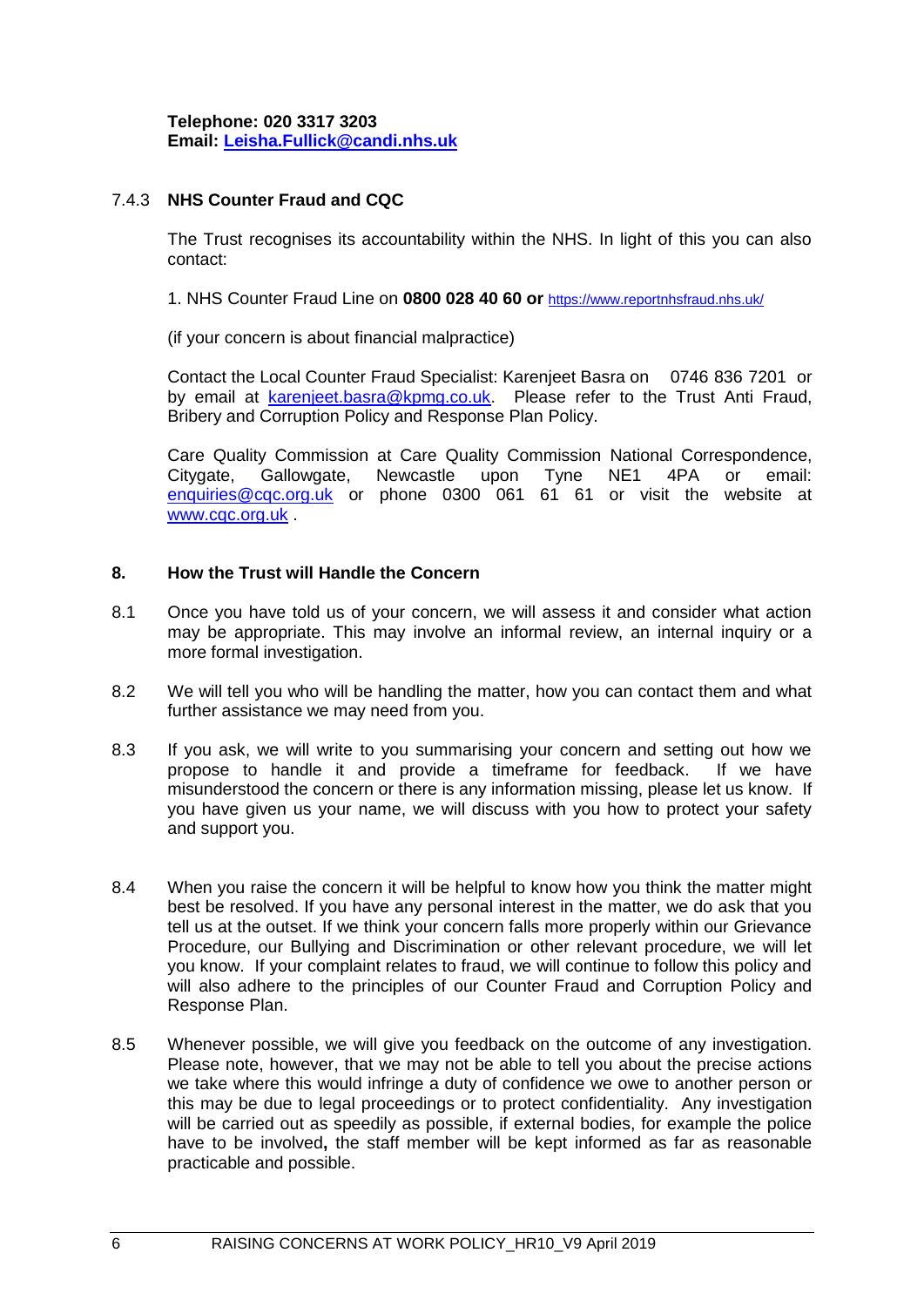- 8.6 If a member of staff is required to give evidence in criminal proceedings the Trust will provide legal support. In the event of a staff member providing evidence in disciplinary proceedings, a trade union representative or work colleague will provide support and the staff member will be made aware of the internal processes and procedures.
- 8.7 While we cannot guarantee that we will respond to all matters in the way that you might wish, we will strive to handle the matter fairly and properly. By using this policy you will help us to achieve this.

# **9. Independent Advice**

If you want confidential advice or support at any stage, you may contact:

 your union (the Unison number is 020 3317 3009; RCN is 0345 772 6100; Unite is 020 3371 2046; and BMA is 0300 123 1233)

# **10. External Contacts**

While we hope this policy gives you the reassurance you need to raise your concern internally with us, we recognise that there may be circumstances where you can properly report a concern to an outside body. In fact, we would rather you raised a matter with the appropriate regulator – such as the Care Quality Commission, the Independent Regulator of NHS Improvement, your professional regulator, or the National Patient Safety Agency – than not at all. Your union or the whistleblowing hotline will be able to advise you on such an option if you wish.

# **11. If you are Dissatisfied**

If you are unhappy with our response, remember you can go to the other levels and bodies detailed in this policy. While we cannot guarantee that we will respond to all matters in the way that you might wish, we will try to handle the matter fairly and properly. By using this policy, you will help us to achieve this.

#### **12. Dissemination and implementation arrangements**

The policy will be circulated to all staff via the weekly email bulletin issued by the Communications Department. The policy will be published on both the Trust Intranet and Internet. Hard copies will be available from the Trust's HR Department.

# **13. Training requirements**

For training requirements please refer to the Trust's Mandatory Training Policy and Learning and Development Guide.

#### **14. Monitoring and audit arrangements**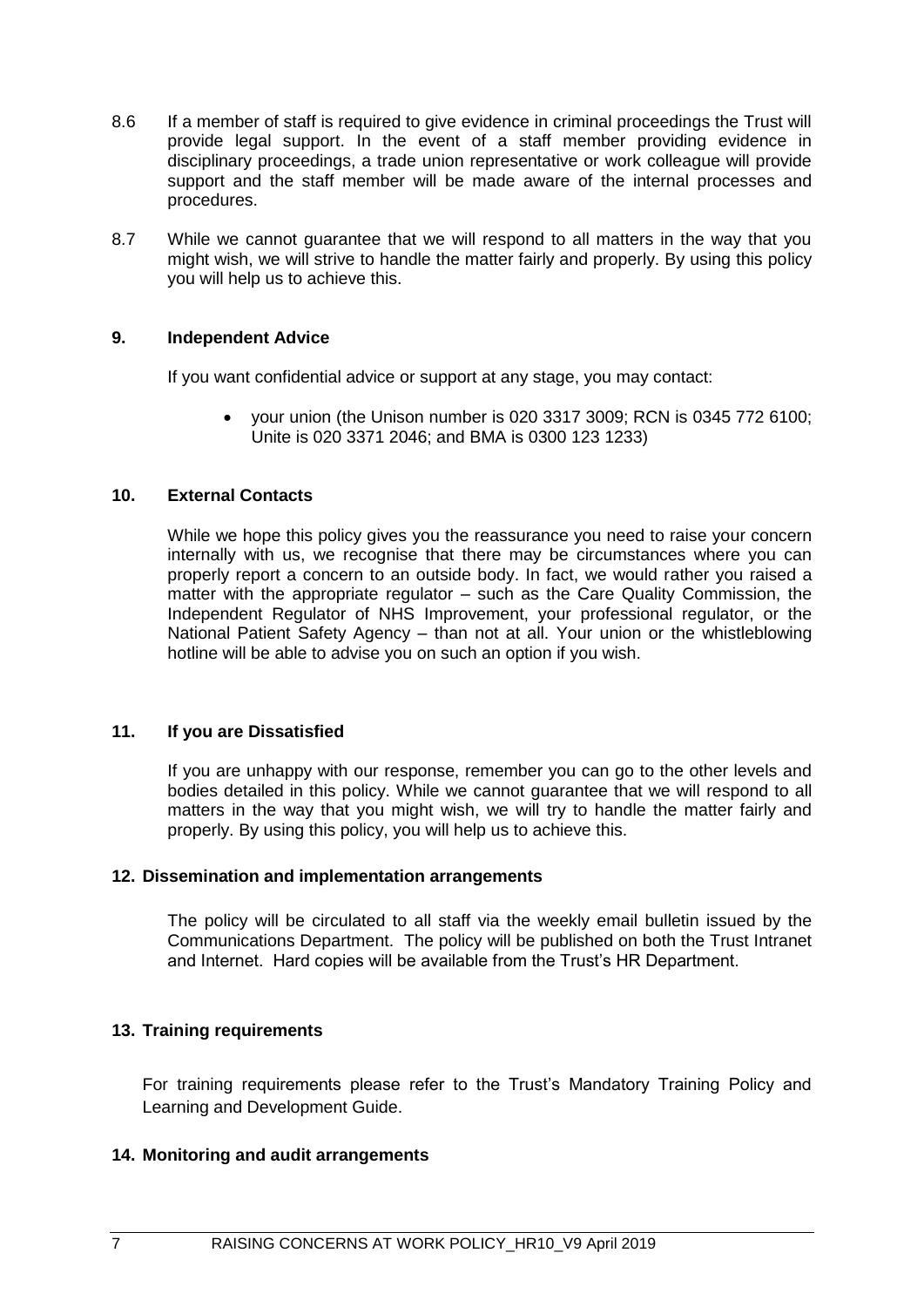The Workforce Group is responsible for reviewing and updating this policy and will review it at least every two years. The Audit & Risk Committee will monitor the implementation of the policy annually.

See table below

| <b>Elements to be</b><br>monitored                  | <b>Lead</b>                                  | <b>How trust will</b><br>monitor<br>compliance                                                                                                                                                                                                                                                                                                | <b>Frequency</b>   | <b>Reporting</b><br>arrangements | <b>Acting on</b><br>recommendations<br>and Lead(s)                                  | <b>Change in</b><br>practice and<br>lessons to be<br>shared                                                                                              |
|-----------------------------------------------------|----------------------------------------------|-----------------------------------------------------------------------------------------------------------------------------------------------------------------------------------------------------------------------------------------------------------------------------------------------------------------------------------------------|--------------------|----------------------------------|-------------------------------------------------------------------------------------|----------------------------------------------------------------------------------------------------------------------------------------------------------|
| Compliance with<br>legislation and<br>best practice | Deputy<br><b>Director</b><br>of HR and<br>OD | Review every<br>two years or<br>more<br>frequently if<br>legislation<br>changes are<br>enacted.                                                                                                                                                                                                                                               | Every two<br>years | Workforce<br>Group               | Required actions<br>will be identified and<br>completed in a<br>specified timeframe | Required<br>changes to<br>practice will be<br>identified and<br>actioned within a<br>specific time<br>frame. A lead<br>member of the                     |
| Implementation                                      | Deputy<br><b>Director</b><br>of HR and<br>OD | An annual<br>review of the<br>uptake of the<br>policy will take<br>place, without<br>disclosing any<br>identifying<br>information<br>about<br>individual<br>cases. In<br>addition, staff<br>survey results<br>in relation to<br>knowledge of<br>the policy and<br>confidence in it<br>being applied<br>appropriately<br>will be<br>monitored. | Annually           | Audit & Risk<br>Committee        |                                                                                     | team will be<br>identified to take<br>each change<br>forward where<br>appropriate.<br>Lessons will be<br>shared with all<br>the relevant<br>stakeholders |

# **15. Review of the policy**

The Workforce Group will review this policy every two years.

# **16. References**

- Public Interest Disclosure Act 1998 (PIDA)
- <http://www.legislation.gov.uk/ukpga/1998/23/contents>
- Enterprise and Regulatory Reform Act 2013
- NHS Constitution
- <https://www.gov.uk/government/publications/the-nhs-constitution-for-england>
- National Whistleblowing Helpline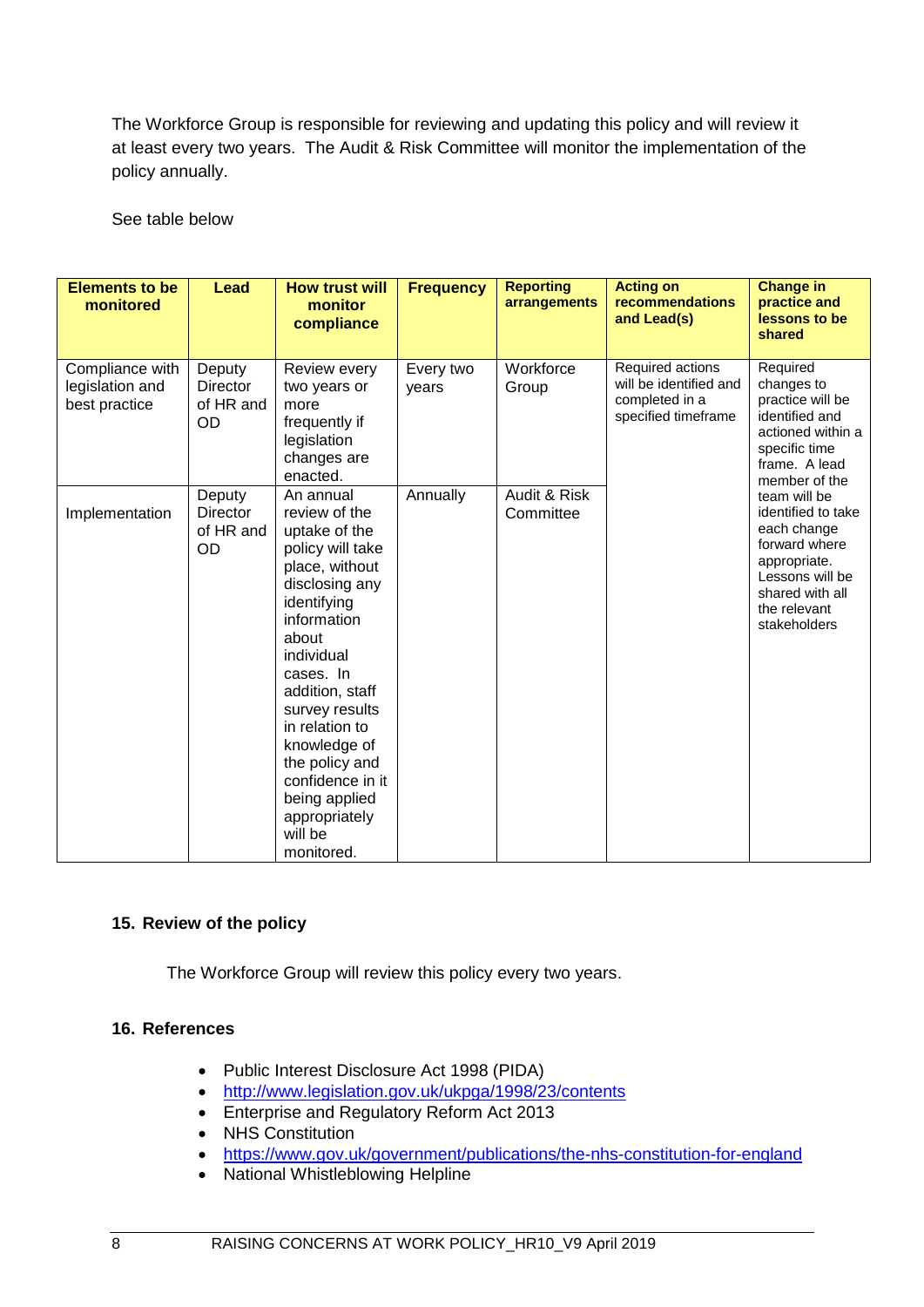- <http://wbhelpline.org.uk/>
- PAS 1998:2008 Whistleblowing Arrangements Code of Practice
- <http://shop.bsigroup.com/forms/PASs/PAS-1998/>
- The Bribery Act 2010 http://www.legislation.gov.uk/ukpga/2010/23/contents
- Fraud Act 2006 http://www.legislation.gov.uk/ukpga/2006/35/contents
- Sir Robert Francis review of whistleblowing process in the NHS Freedom to Speak Up
- Health Service Circular 1999/198 "The Public Interest Disclosure Act 1998: Whistleblowing in the NHS"
- GMC Website http://www.gmc-uk.org/guidance/ethical\_guidance/27233.asp
- NMC WebsiteRaising concerns at work: whistleblowing guidance for workers [and employers in health and social care](http://www.wbhelpline.org.uk/resources/raising-concerns-at-work/) – <http://wbhelpline.org.uk/resources/raising-concerns-at-work/>
- NHS Employers Website: [http://www.nhsemployers.org/your-workforce/retain](http://www.nhsemployers.org/your-workforce/retain-and-improve/raising-concerns-at-work-whistleblowing)[and-improve/raising-concerns-at-work-whistleblowing](http://www.nhsemployers.org/your-workforce/retain-and-improve/raising-concerns-at-work-whistleblowing)

# **17. Associated documents**

- **Trust Being Open and Duty of Candour Policy**
- Trust Mandatory Training Policy and Learning and Development Guide
- **Trust Bullying & Discrimination Policy & Procedure**
- **Trust Grievance Procedure**
- **Trust Disciplinary Procedure**
- **Trust Anti Fraud, Bribery and Corruption Policy and Response Plan**